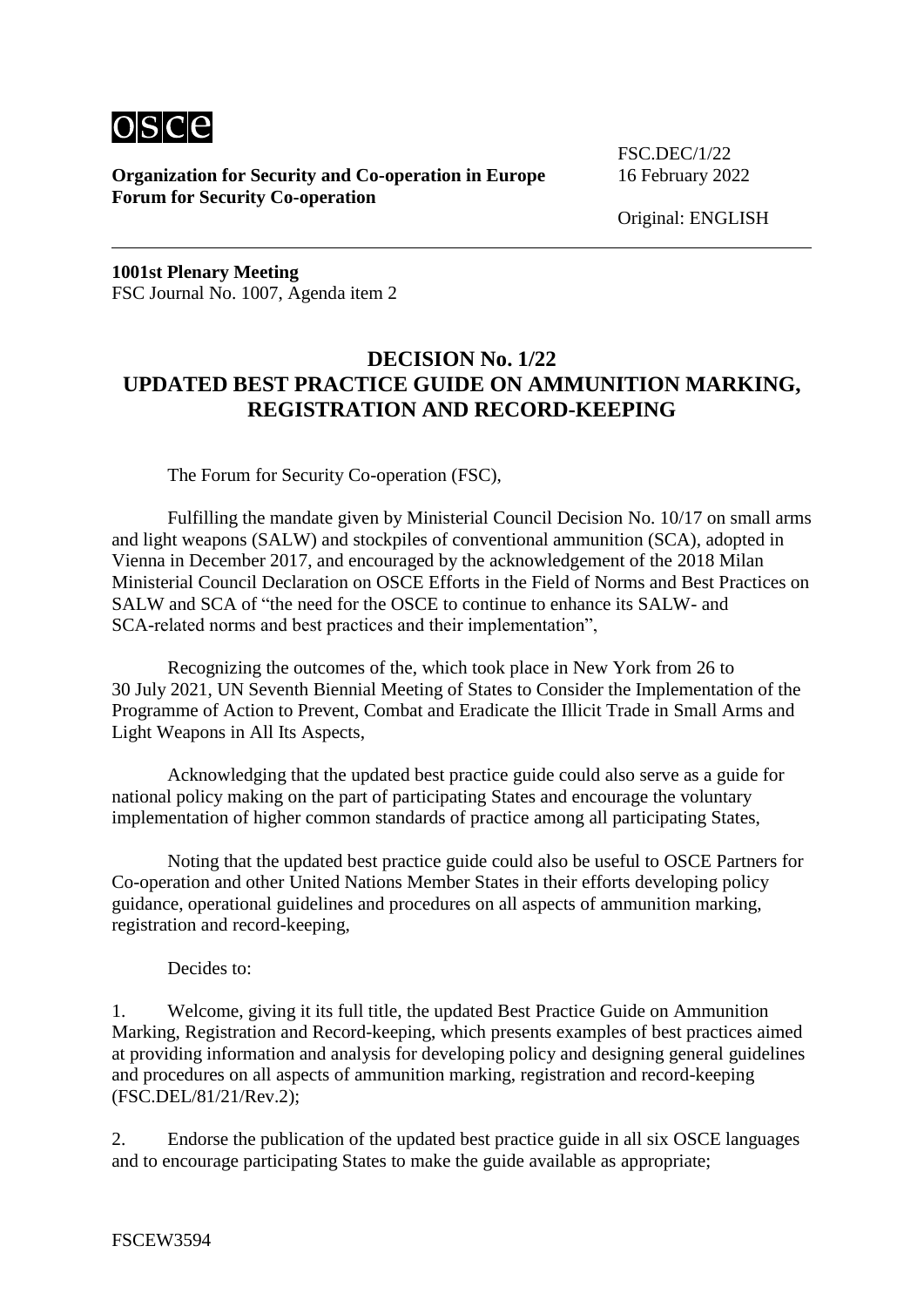3. Task the Conflict Prevention Centre with ensuring the widest possible circulation of the updated best practice guide, including to the OSCE Partners for Co-operation and the United Nations;

4. Request that the updated best practice guide be presented at the Eighth Biennial Meeting of States to Consider the Implementation of the Programme of Action to Prevent, Combat and Eradicate the Illicit Trade in Small Arms and Light Weapons in All Its Aspects.

This updated Best Practice Guide replaces the Best Practice Guide on Ammunition Marking, Registration and Record-keeping (FSC.DEL/73/07/Rev.1, 25 October 2007) welcomed by the FSC Decision No. 12/07 on the Best Practice Guide on Stockpiles of Conventional Ammunition dated 31 October 2007.